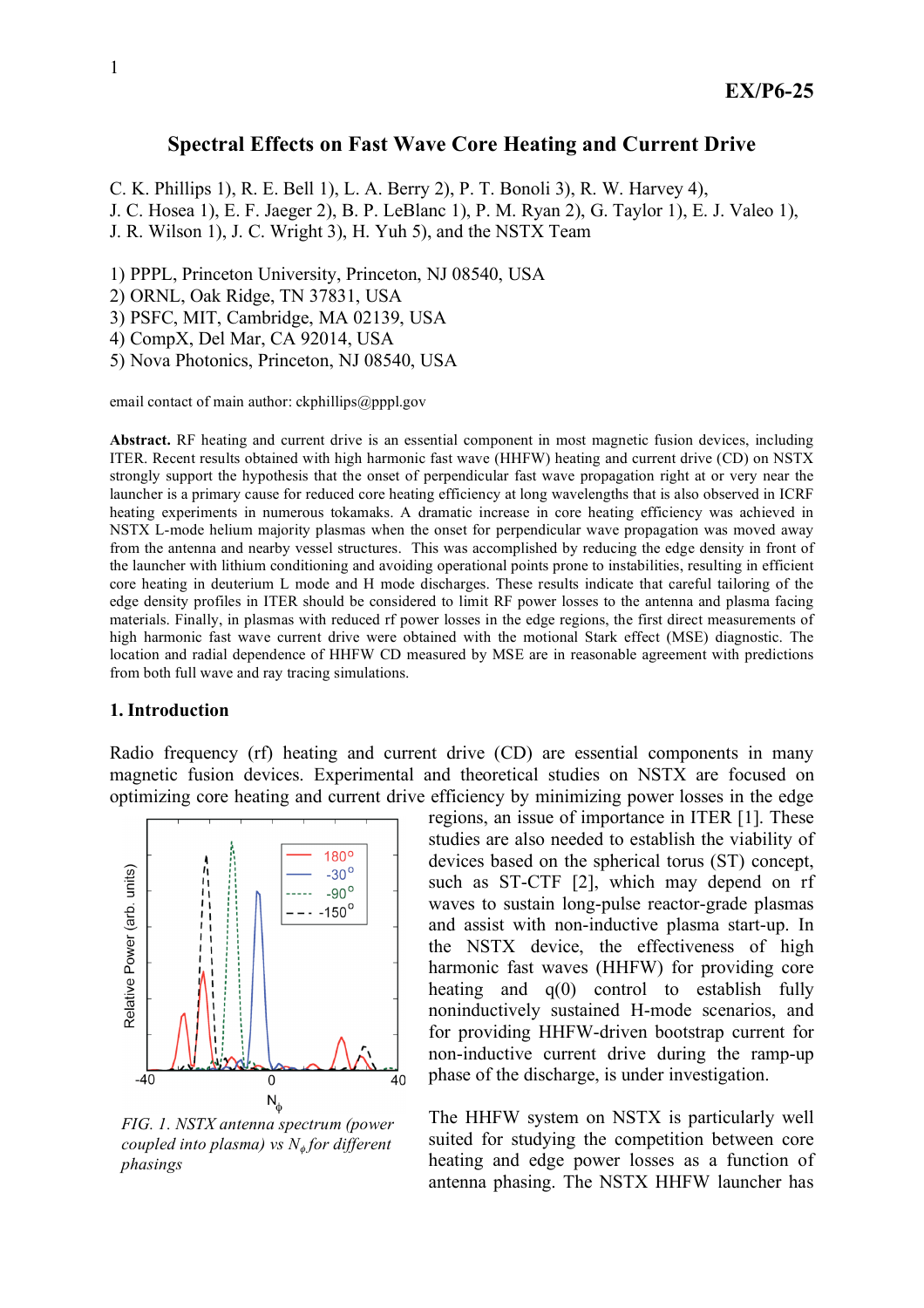12 antenna straps that can deliver up to 6 MW at 30 MHz [3]. By feeding this strap array with six decoupled sources, very good toroidal spectral definition is obtained. Fig.1 shows the relative power coupled into the plasma as a function of the toroidal mode number,  $N_{\phi}$ , for various set strap-to-strap phasings, ranging from  $-30^\circ$  to  $+180^\circ$ , calculated with the RANT3D code for plasma conditions typical of those discussed in this paper [3].

Because of the inherently high beta of NSTX plasmas, the HHFWs experience strong nearly single pass absorption via electron Landau damping and transit time magnetic pumping [4]. Shown in Figure 2 are ray paths in the toroidal (a,c) and poloidal (b,d) cross sections, respectively, obtained with the GENRAY code [5] for waves launched with parallel wave numbers,  $k_{\ell}$ , over the range accessible with the 12-strap antenna for typical OH target conditions  $[n_{e0} = 3.3 \times 10^{19} \text{ m}^3$ ,  $T_{e0} = 1.1 \text{ keV}$  in (a) and (b), and for the rf-heated plasma conditions [slightly hollow density profile, with  $n_{e0} = 2.3 \times 10^{19}$  m<sup>-3</sup>, peak ne = 2.7×10<sup>19</sup> at  $\rho \sim$ 0.3,  $T_{eq} = 2.8 \text{ keV}$  in (c) and (d). The solid dot at the end of each ray path represents the point at which at least 80% of the power launched on that ray has been absorbed. As expected from theory [6], the absorption rate increases as the plasma is heated and is lower for the ray launched with -30˚ phasing. However, it is interesting to note that even this ray is strongly

absorbed in less than a single toroidal or poloidal transit of the rfheated plasmas. The interaction of these waves with the inner wall of the vessel is also minimal, due to the  $n_{\ell}^2$  $= R$  cutoff [6] that moves significantly into the plasma on the high field side of the magnetic axis. These absorption properties of the HHFWs in NSTX provide the opportunity to study core heating as a function of antenna phasing and to separate out rf power losses near the antenna from rf power losses elsewhere in the plasma.



*FIG. 2. Ray paths for -30˚ (red), -90˚ (blue) and 180˚ (green) strapto-strap antenna phasings for OH target conditions (a =toroidal, b=poloidal views) and for rf-heated plasma conditions (c=toroidal, d*=poloidal views), for a discharge with  $B_{T0} = 0.55$  T and  $I_p = 600$  kA. *Solid dot shows where 80% of initial power is absorbed.*

In this paper, experimental studies on NSTX of the dependence of the core heating and current drive efficiency as a function of the antenna phasing are discussed and compared to simulations obtained with a range of advanced state-of-the-art rf simulations. The results of these studies strongly support the hypothesis that the onset of fast wave propagation right at or very near the launcher is a primary cause for the reduced core heating efficiency observed at long wavelengths [7] in NSTX and in ICRF heating experiments in numerous tokamaks. A dramatic increase in core heating efficiency was achieved in NSTX L-mode helium-4 majority plasmas when the edge density was lowered, thereby moving the location where the HHFWs start to propagate away from the antenna and nearby vessel structures. These results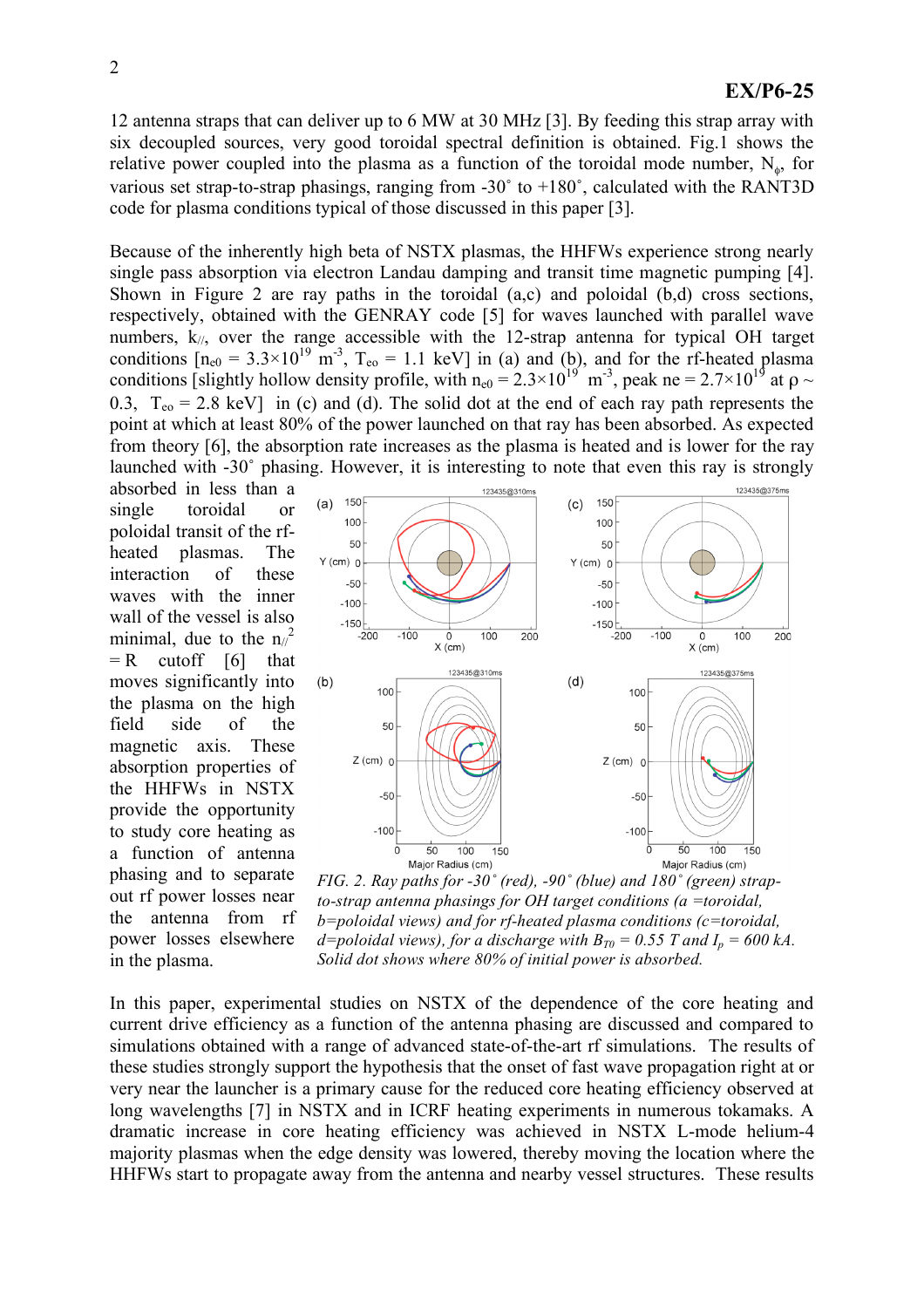indicate that careful tailoring of the edge density profiles in ITER should be considered to limit rf power losses to the antenna and plasma facing materials. Finally, the location and radial profile of HHFW CD measured with the motional Stark effect (MSE) diagnostic [8], obtained in plasmas with reduced rf power losses in the edge, are in reasonable agreement with simulations obtained from the GENRAY ray tracing code, as well as the AORSA [9] and TORIC [10] full wave codes.

#### **2. Fast Wave Core Heating Efficiencies in NSTX**

The core heating efficiency in NSTX in L-mode plasmas composed primarily of helium-4 has been inferred from a series of similar discharges at fixed phasing but different magnetic field strengths, and at fixed magnetic field with a range of phasings. In order to quantify the amount of rf power deposited to the electrons in the core of the plasma, rf power pulses are applied and the time evolution of the electron stored energy,  $W_e$ , is fitted with an exponential rise function of the form:

$$
W_e(t) = W_0 - (W_0 - W_F) \times (1 - e^{-t/\tau_e}) \quad , \tag{1}
$$

the magnetic field surface volumes inferred from the magnetic equilibrium code, EFIT [11]. where  $W_0$  is the electron stored energy at the beginning of the pulse and  $W_F$  is the asymptotic value that would have been obtained in the steady-state limit [7]. The electron stored energy is evaluated by integrating the kinetic electron pressure measured by Thomson scattering over The rf-induced change in the electron stored energy,  $\Delta W_e$ , is equal to the difference between  $W_F$  and the asymptotic value of  $W_e$  that would have been obtained without the rf pulse, while the rf power into electrons in the core is given by  $P_{\text{rf,e}} = \Delta W_e / \tau_e$ . Finally, the core electron heating efficiency is then defined by  $\eta_e = P_{\text{rf},e} / \Delta P_{\text{rf}}$ , where  $\Delta P_{\text{rf}}$  is the increment in the applied rf power in the pulse. The total core heating efficiency,  $\eta_T$ , is similarly inferred using the time evolution of total stored energy,  $W_T$ , obtained from EFIT.

In previous experiments [7] at a fixed toroidal magnetic field of 0.45 T, the core electron heating efficiency for a fixed strap-to-strap phasing of -90° ( $k_{\ell}$  = -8 m<sup>-1</sup>) was approximately equal to 22%, or about half of the 48% efficiency achieved with 180° phasing  $(k_1/ = 14 \text{ m}^{-1})$ . Power losses due to parametric decay instabilities (PDI) and associated edge ion heating were



*FIG. 3. Time evolution of the electron stored energy during rf heating at different*  $B_T$  *for fixed phasing*, *and for different phasing at fixed*  $B_T$ .

comparable for both of these phasings, and hence could not account for the large difference in core heating efficiencies [7]. These experiments were repeated at a higher magnetic field of 0.55 T and results are shown in Fig. 3 and in Fig. 5 later on. As shown in Fig. 3, the change in  $\Delta W_e$  is about a factor of 2 higher at  $B_0=0.55$  T than at 0.45 T for -90° phasing  $(k_{\ell} = -8 \text{ m}^{-1})$ . Note however that with the magnetic field fixed at 0.55 T, comparable increments in ΔWe were obtained at both -90˚ and 180˚ phasings for the second and third rf pulses in the discharges, but not in the first pulse

where the observed increase in  $\Delta W_e$  is noticeably less with the -90° phasing (k<sub>/</sub>/ = -8 m<sup>-1</sup>). During this first rf pulse, the edge density 2 cm in front of the antenna exceeded the critical density for onset of wave propagation perpendicular to the magnetic field at  $k_$  = -8 m<sup>-1</sup>, but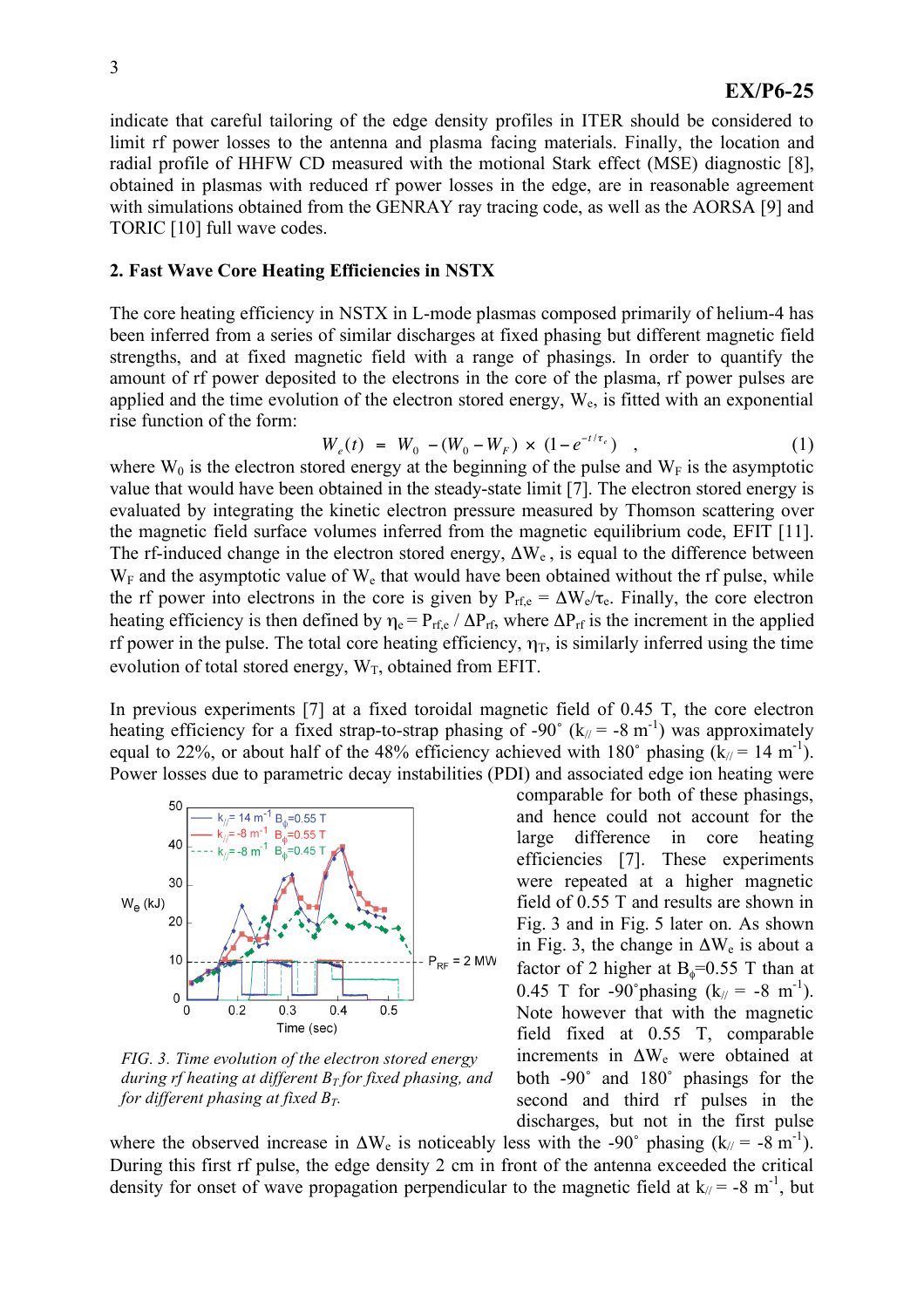not during the second and third pulses, when the heating efficiency for both the  $k/ = -8$  m<sup>-1</sup> and  $14 \text{ m}^3$  cases is comparable. Since the critical density needed for wave propagation scales as B  $\times$  k<sub>/</sub> $^2$  /ω [6], these results strongly suggest that fast wave propagation near the antenna or vessel wall is a primary cause for the reduced heating efficiency at longer wavelengths.

The propagation of HHFWs can be reasonably simulated using a cold plasma model [4]. In Fig. 4a, the cold plasma wave propagation characteristics for the HHFWs are displayed as a function of the edge density for a magnetic field strength of 0.282 T in front of the antenna, corresponding to the 0.45 T on axis case shown in Fig. 3. For a given  $k_{\ell}$ , if the edge density is too low, the wave is "cut off"  $(k_1 = 0)$  and does not propagate into the plasma. In this case, the wave will "evanesce" into the plasma until it reaches a point where the local density exceeds the "critical density" and propagation commences. The local group velocity then specifies the direction in which the wave energy subsequently propagates in to the plasma. In Fig. 4b, the angle that the group velocity makes with respect to the edge magnetic field is drawn for



*FIG. 4. Dispersion relation (a) and angle of group velocity (b) with respect to magnetic field show that lower phasings propagate closer to the wall for a given density profile.*

HHFW heating (180˚) and current drive phasings (90˚) in NSTX as well as for low harmonic ICRF heating and current drive in ITER. The HHFWs in NSTX tend to propagate at a small angle relative to the equilibrium magnetic field over the range of operating densities, while the lower harmonic fast waves in ITER can penetrate more readily across the field lines as the density encountered by the waves increases.

As inferred from Fig. 4a, for a given edge density profile and magnetic field, the waves with the lower launched  $k_{\ell}$ 's begin to propagate much closer to the antenna than those with higher  $k/\gamma$ 's. Increasing the edge magnetic field moves the onset for propagation away from the antenna for all values of  $k_{\ell}$ , for a fixed frequency. If the waves begin to propagate too close to the antenna, the NSTX results presented here suggest that power is lost in the edge regions, most likely due to such processes as collisions, rf sheaths, and sputtering associated with direct fast wave interactions in the vicinity of the antenna and surrounding structures. These edge power losses can account for the observed degradation of core heating efficiency at the smaller launched  $k_{\ell}$ . Note however, that previous studies of ICRF heating at lower harmonics indicate that if the distance between the antenna and the point at which propagation begins is too large, that it becomes difficult to couple sufficient power into the plasma. For this reason,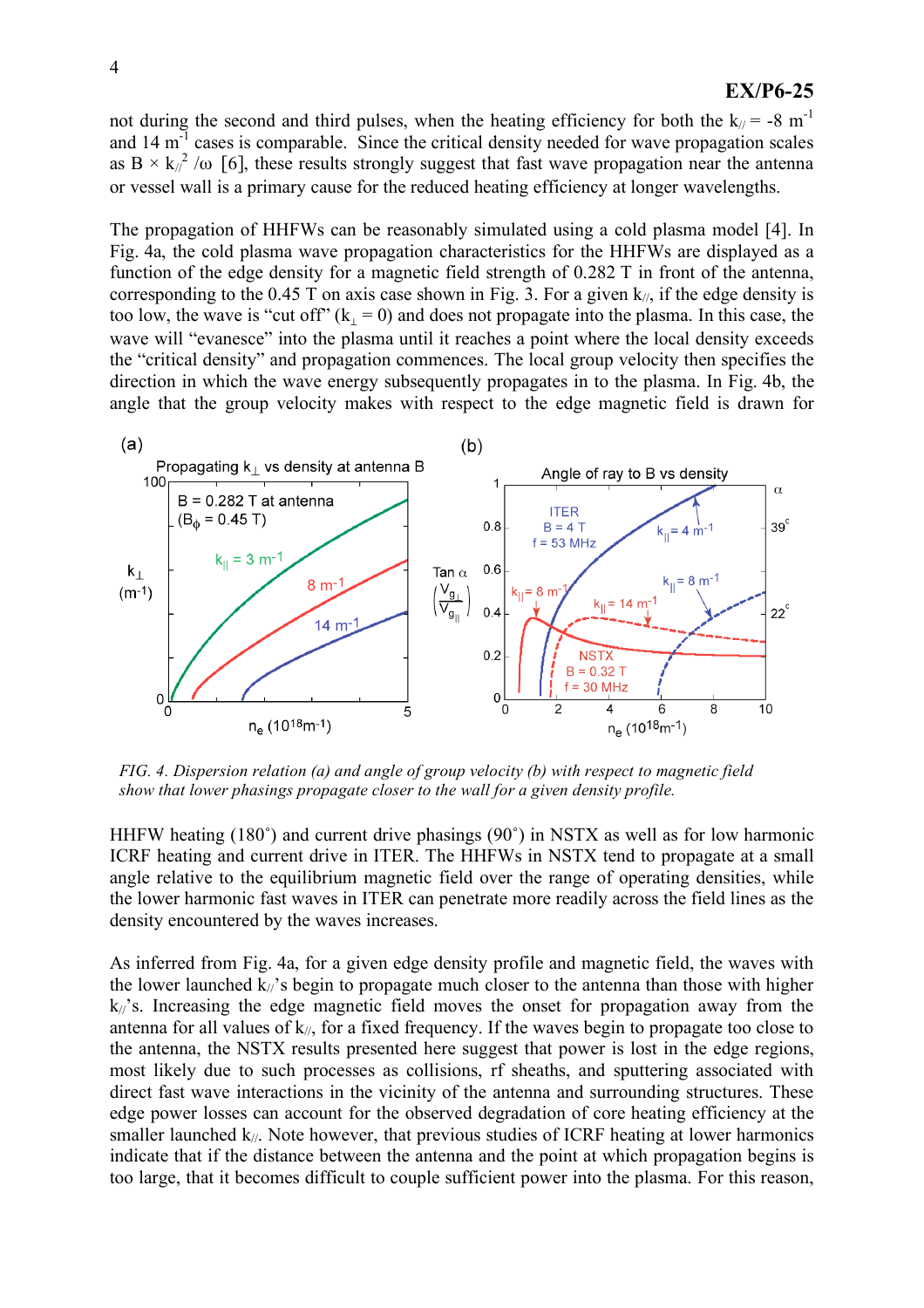the ITER project is considering enhancing the scrape-off density to improve coupling with a large antenna-plasma gap [1,12]. Since the density profile in the scrape-off region is presumed to be rather flat, it is possible that wave propagation will occur near the blanket surface and the antenna in ITER should the density be increased to or above the critical density for propagation. The NSTX results indicate that careful tailoring of the edge density profiles in ITER should be considered to limit edge power losses from direct fast wave damping.

Previous HHFW heating experiments on NSTX in deuterium plasmas at 0.45 T were rather unsuccessful [7], in part because control of the density is more difficult in deuterium than in helium operation, so the edge densities tended to be higher. After extensive wall conditioning and avoidance of MHD activity, HHFW heating in deuterium plasmas at the higher magnetic field of 0.55 T was as successful as that in helium plasmas [3], as seen in Fig. 5. Indeed, central electron temperatures of 5 keV have now been achieved in both He and D plasmas at  $B_T = 0.55$  T with the application of 3.1 MW HHFW at -150<sup>o</sup> antenna phasing [13]. The rf



*FIG.* 5. *RF-induced increments in electron stored energy comparable in both He-4*  $(P_{rf} \sim 1.8$  *MW*) *and*  $D$  *(Prf*  $\sim$  1.1 *MW)* discharges. Red circles *indicate results obtained with shorter rf pulses (P<sub>rf</sub> ~ 1.3 MW) in discharges with Li plasma conditioning.*

induced change in electron stored energy still dropped precipitously below -60˚ phasing for this initial phase scan in deuterium. According to the Thomson scattering diagnostic, the edge density for the -30˚ discharge was significantly higher than in the other discharges in the scan, most likely due to an MHD instability whose presence correlated with the time evolution of the edge density. Analysis indicates the edge density was above the critical density for propagation, consistent with the conclusion that high edge densities lead to increased edge power losses and corresponding degradation of the core heating efficiency. With additional edge conditioning obtained with lithium injection, a further reduction in the edge density at -30˚ phasing was observed with the edge reflectometer [14], resulting in the first significant heating in D plasmas at this phasing, as indicated by the open red circle at -30° in Fig. 5. However, the rf pulse length in the discharges with Li conditioning were only about 67 msec in duration, compared to the 230 msec duration for the scan of deuterium discharges shown in Fig. 5. As a result, the stored energy increment obtained at -150˚ phasing in the discharges with the Li conditioning was less than in the longer discharges without it. Because of this difference in rf pulse lengths, it is difficult to accurately compare the performance of the discharges. Nevertheless, these studies indicate that extensive conditioning to reduce the edge density results in better core heating efficiencies over a range of antenna phasings, consistent with the conclusion that edge power losses can be significant if the wave begin to propagate too close to the launcher and surrounding structures.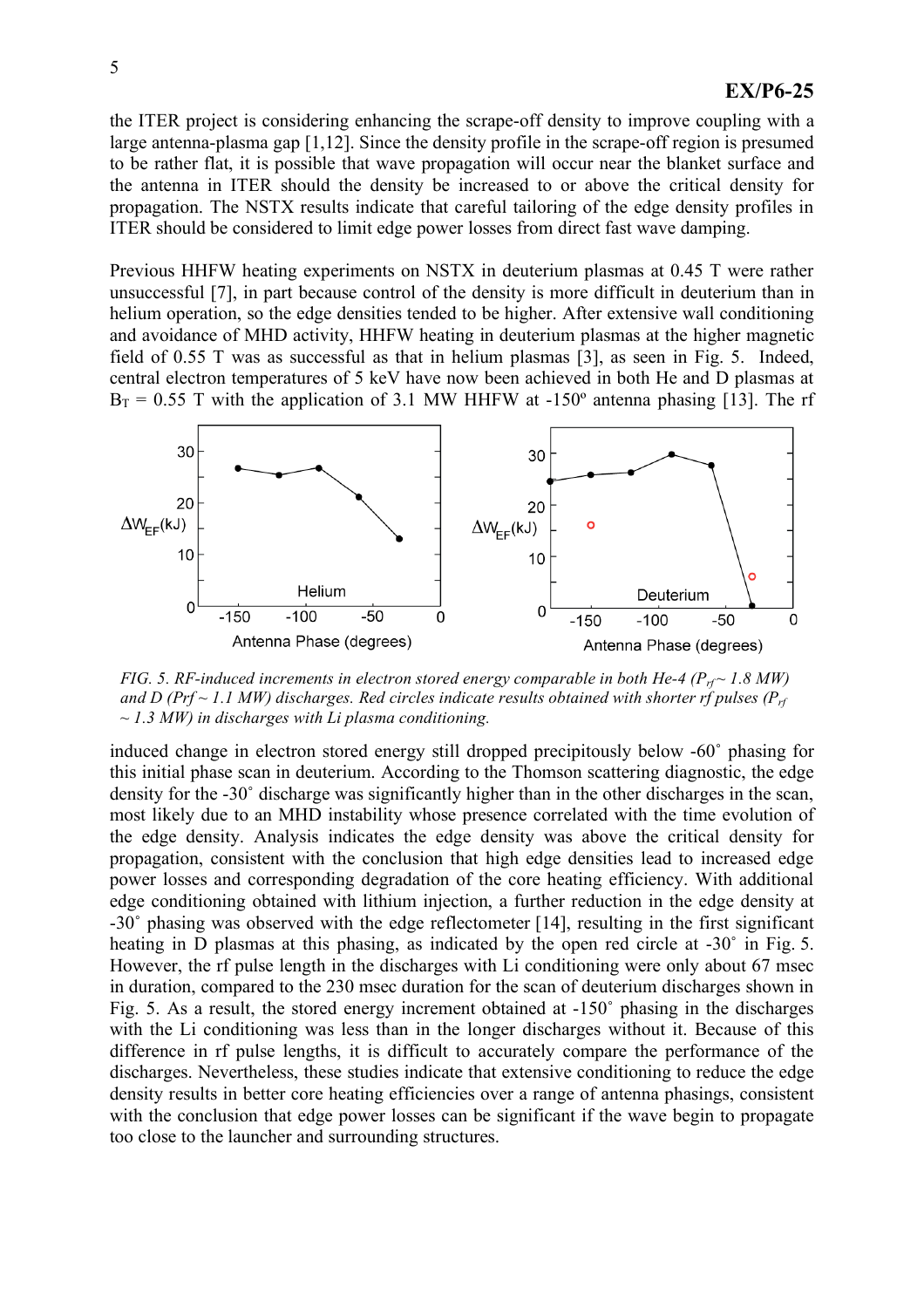## **3. MSE Measurements of HHFW Current Drive**

By operating at higher magnetic fields and with reduced edge densities, the first direct measurements of HHFW co-current drive [7] at an antenna phasing of -90˚ were obtained with the motional Stark effect (MSE) diagnostic [8]. The MSE measurements, obtained using modest rf power  $(\sim 1.8 \text{ MW})$  and short rf pulses  $(\sim 80 \text{ msec})$ , indicate that about 15 kA of noninductive current was driven by the HHFWs within  $\rho \le 0.2$ , as shown in Fig. 6. The



*FIG. 6. Comparison of MSE data with AORSA full spectrum simulation using LRDFIT*

*FIG. 7. Comparison of MSE data with AORSA full spectrum simulation using EFIT2*

magnitude of the driven current profile is normalized assuming that 67% of the launched power, or about 1.2 MW of power, is actually coupled into the core plasma, consistent with changes in the stored energy of the discharge. The simulations obtained with the AORSA code [9], using the Ehst-Karney (E-K) parameterization [15] and the full spectrum of launched waves, are shown in Fig. 6 for comparison. Electron trapping effects effectively limit the rf-driven current to the plasma core in NSTX and other ST devices, consistent with the MSE data and previous modeling studies [16]. It is important to note that agreement between the simulations and the measurements improves as the plasma parameters used in the simulations are more tightly constrained by experimental measurements. In particular, better agreement is found by using an equilibrium fit from the LRDFIT code [17] that is constrained

by the actual MSE pitch angle measurements and kinetic plasma profiles as shown in Fig.6, rather than the less constrained equilibrium from EFIT2 as shown in Fig.7.

Simulations of the noninductive driven current in this discharge obtained with the AORSA and TORIC full wave codes, using the E-K parameterization, are remarkably consistent, as shown in Fig. 8. The noninductive driven current density profiles are shown for the single peak toroidal mode number,  $N_{\phi} = 12$ , launched by the HHFW antenna. Note that the predicted magnitude of the noninductive currents is considerably higher than that obtained with the full spectrum, shown in



*FIG. 8. AORSA and TORIC simulations, with and* without *trapping*, *for*  $N_{\phi} = 12$ .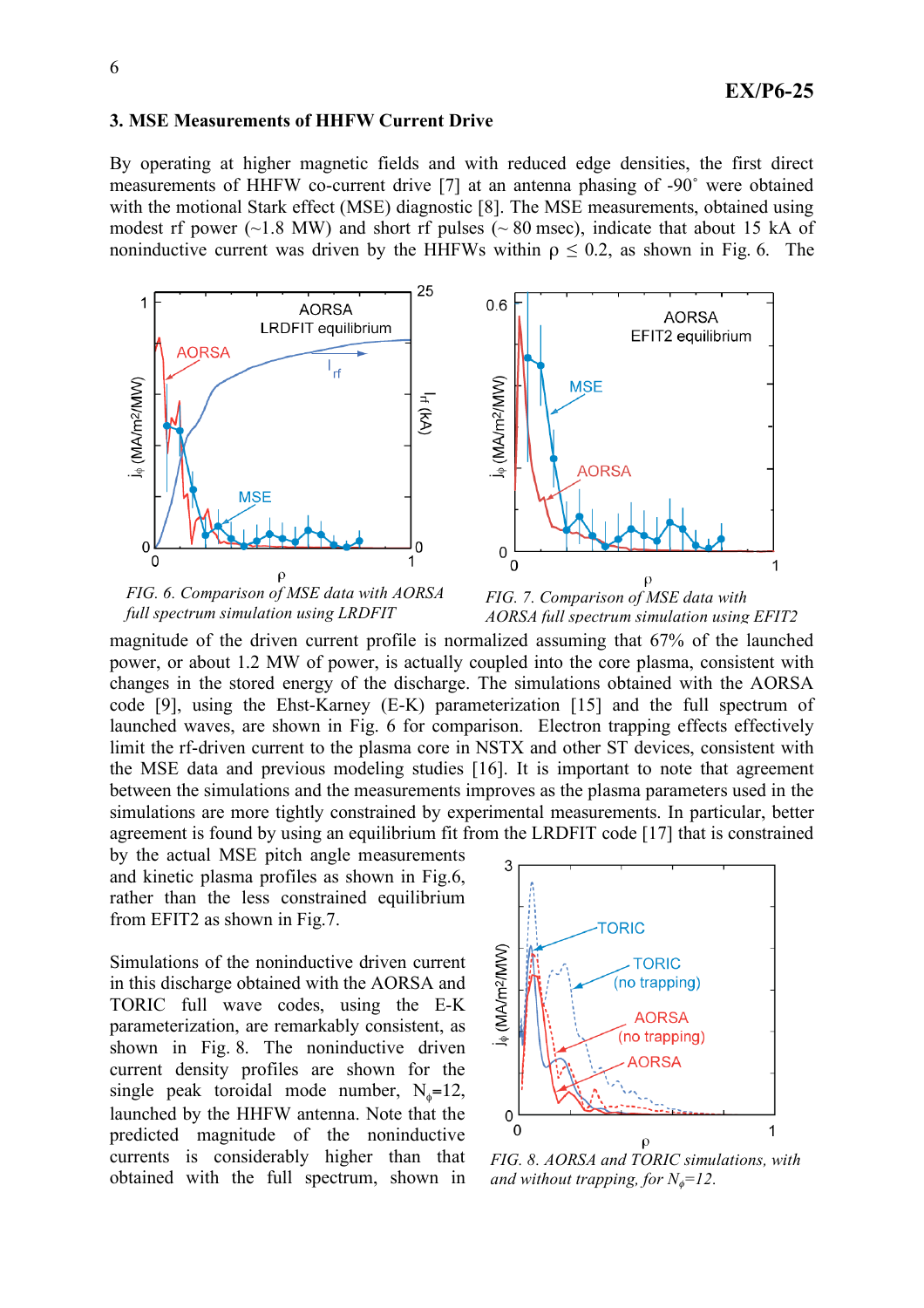Fig. 6, indicating the importance of including the back lobes of the spectrum in the simulations. The simulations indicate that power on the back lobe, launched at a very high  $k_{\ell}$ , is damped well off-axis where the corresponding noninductive driven current is lost due to trapping effects. This effectively reduces the power available for current drive by about 50%, thereby accounting for the difference in magnitude between the integrated currents found with the full spectrum in Fig. 6 and the single  $N_{\phi}$  spectrum in Fig. 8. The E-K parameterization is based on solutions of the adjoint equation for rf-driven currents in conventional aspect ratio tokamaks. Simulations with the GENRAY code, which can solve for the induced current using the ADJ module [18] that solves the adjoint equation for the exact NSTX equilibrium are underway and will be compared in the future to the MSE data and the full-wave simulations provided here. As these wave modules are integrated into the TRANSP transport analysis code [19], further simulation studies will be able to examine the impact of neglecting the back EMF on the driven current profile (the assumption of steady-state conditions).

#### **4. Conclusions**

The results obtained with HHFW heating and CD on NSTX strongly support the hypothesis that the onset of fast wave propagation right at or very near the launcher is a primary cause for the reduced core heating efficiency observed at long wavelengths [7] in ICRF heating experiments in numerous tokamaks. Since the critical density needed for wave propagation scales as B  $\times$  k<sub>/</sub> $^{2}$  /ω [6], moving the location at which the fast waves begin to propagate away from the antenna and nearby structures, by increasing the magnetic field and extensive conditioning to reduce the edge density, resulted in better core heating efficiencies over a range of antenna phasings. The observed degradation at the lowest antenna phasing is thus most likely due to power losses from collisions, rf sheaths, and sputtering associated with direct fast wave interactions in the vicinity of the antenna and surrounding structures. The effect is particularly pronounced in NSTX since the HHFWs are nearly totally damped in a single transit of the device. It is thus likely that the main power losses to the edge occur from the initial interactions with the antenna and surrounding structures. This makes the NSTX plasma an ideal test-bed for benchmarking models in advanced RF codes for RF power loss in the vicinity of the antenna. Numerical studies to evaluate the relative importance of these various edge loss mechanisms are underway in the RF SciDAC project [20]. The ITER project is considering enhancing the scrape-off density to improve coupling with a large antenna-plasma gap [1,12]. The NSTX results indicate that careful tailoring of the edge density profiles in ITER should be considered to limit edge power losses from direct fast wave interactions with the antenna and plasma facing materials.

Experiments have begun on NSTX to optimize HHFW core heating of neutral beam driven Hmode deuterium plasmas. Again with a well conditioned wall, significant core electron heating, as evidenced by an increase  $\sim 0.7$  keV in T<sub>e</sub>(0) and a factor of  $\sim 2$  in central electron pressure has been observed for 0.55 T operation with an antenna phase of 180° ( $k_{\phi} = \pm 14$  m<sup>-1</sup>, 18 m<sup>-1</sup>) [13]. This result contrasts strongly with the total lack of heating found earlier at  $B_T =$ 0.45 T, and is useful for the study of electron transport in the NSTX core plasma [21]. Over the next few years, NSTX experiments will explore HHFW CD in L- and H-mode deuterium plasmas with longer rf pulses and higher rf power to permit more accurate and nearer steady state MSE measurements. Simulations obtained thus far with the AORSA and TORIC full wave codes, using the E-K parameterization, are remarkably consistent with MSE measurements of approximately 15 kA of noninductive driven current within  $\rho \leq 0.2$  for 1.8 MW of input rf power (~1.2 MW absorbed). The comparisons highlight the impact of trapping effects on noninductive currents driven off-axis and indicate the need to optimize the